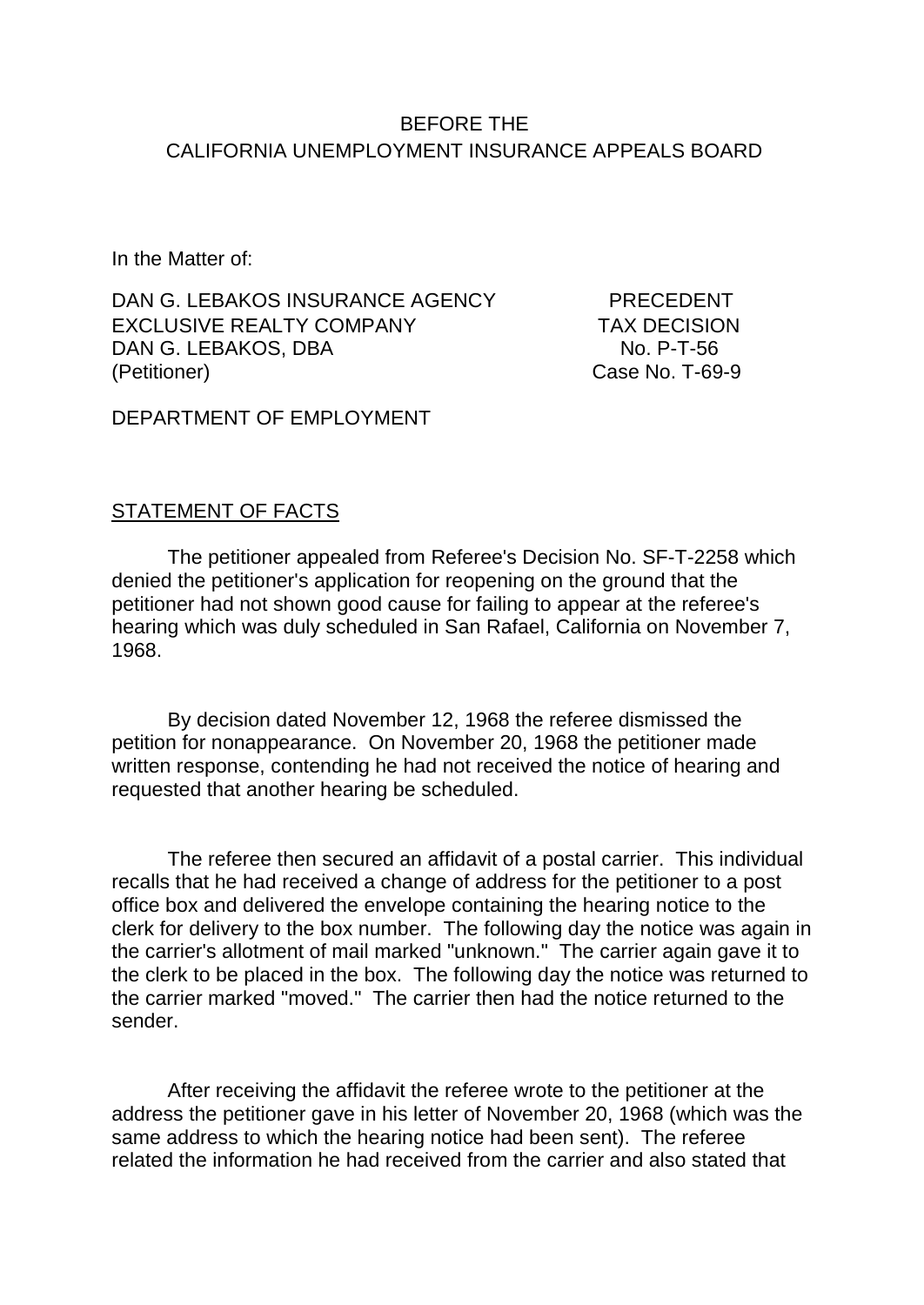the returned notice of hearing showed evidence of being opened and resealed. He then gave the respondent ten days to show cause why the proceedings should be reopened. No response was received and on January 2, 1969 the referee issued a decision denying the petitioner's application for reopening.

On January 13, 1969 the department sent a final collection notice to the petitioner scheduling an appointment with the petitioner for January 17*,* 1969 with a view to arranging payment of the assessment, plus penalty and interest. On January 15, 1969 the petitioner returned the notice with a check in the amount that the department claimed was owing, along with a notation to "Consider this notice an appeal" and contending that the amount billed was in error. This correspondence was forwarded to this board and has been accepted as a valid appeal.

## REASONS FOR DECISION

It is not entirely clear from the correspondence which we have accepted as an appeal whether the petitioner is contesting only the additional interest charged by the department subsequent to the petition for reassessment or whether he is appealing from the referee's decision denying reopening of the matter. We will assume the appeal includes the latter for purposes of this decision.

The appeal raises several issues. First it must be determined whether the petitioner was entitled to a hearing; second, if this is answered in the negative whether a referee should have, nevertheless, issued a decision on the merits rather than dismissing the appeal. Also to be decided is the effect of the petitioner's payment of contributions, penalty and interest subsequent to the referee's decision.

Section 1134 of the Unemployment Insurance Code provides in part:

"1134. (a) If a petition for reassessment is filed within the time prescribed, the referee shall review the assessment and if requested by the petitioner shall, unless a hearing has previously been afforded the petitioner on the same grounds as set forth in the petition, grant a hearing. . . . The referee shall render a decision in the matter and may decrease or increase the amount of the assessment. The petitioner and the director shall be promptly notified of the referee's order or decision, together with his reasons therefor."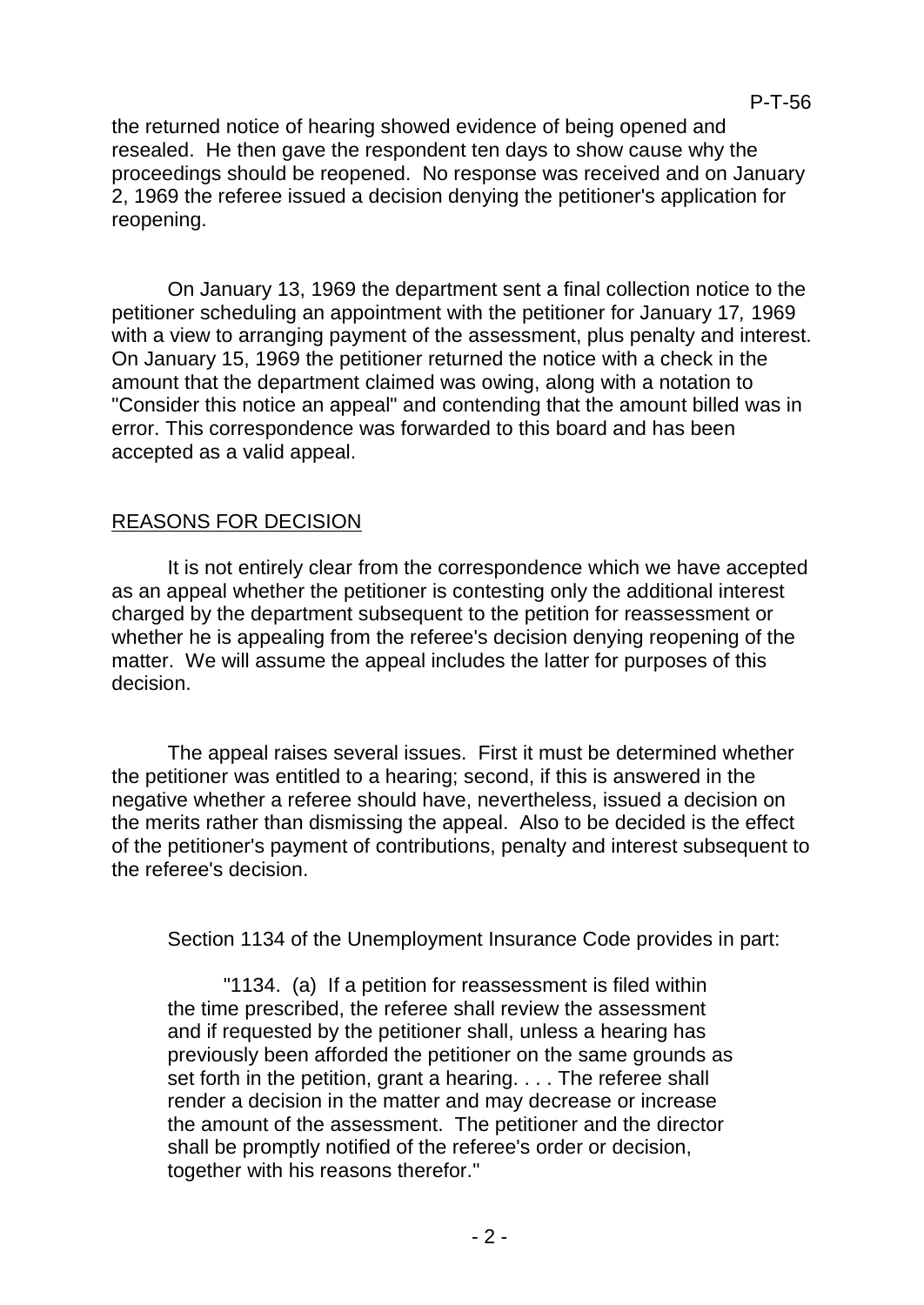Section 1951 of the code provides:

"1951. The manner in which disputed claims, appeals and petitions shall be presented, the reports required thereon from the claimant and from any employing unit and the conduct of hearings and appeals shall be in accordance with rules prescribed by the Appeals Board. The Appeals Board shall require referees to consolidate for hearing cases with respect to which the alleged facts and the points of law are the same."

Section 5033, Title 22, California Administrative Code, provides that a referee shall hold a hearing in a tax proceeding (with an exception not applicable here).

Subsections (c) and (d) of section 5045 of Title 22 provide in part as follows:

"(c) If an appellant or petitioner fails to appear at a hearing, the referee may issue a decision dismissing the appeal or petition. A copy of the decision shall be mailed to each party together with a statement concerning the right to reopen the appeal as provided in subsection (d).

"(d) Any such dismissed appeal or petition shall be reopened by the referee if the appellant or petitioner makes application in writing within ten (10) days after personal service or mailing of the dismissal decision and shows good cause for his failure to appear at the hearing. Lack of good cause will be presumed when a continuance of the hearing was not requested promptly upon discovery of the reasons for inability to appear at the hearing. . . ."

We recognize the apparent conflicts in the above sections but, reading them together, conclude that they establish the following procedures for the disposition of tax cases:

- 1. Unless the petitioner has clearly indicated he does not desire a hearing, the referee shall schedule a hearing in accordance with section 5033 of Title 22.
- 2. In the absence of a communication from the petitioner prior to the hearing date, the petition may be dismissed by the referee for failure of the petitioner to appear at the scheduled hearing,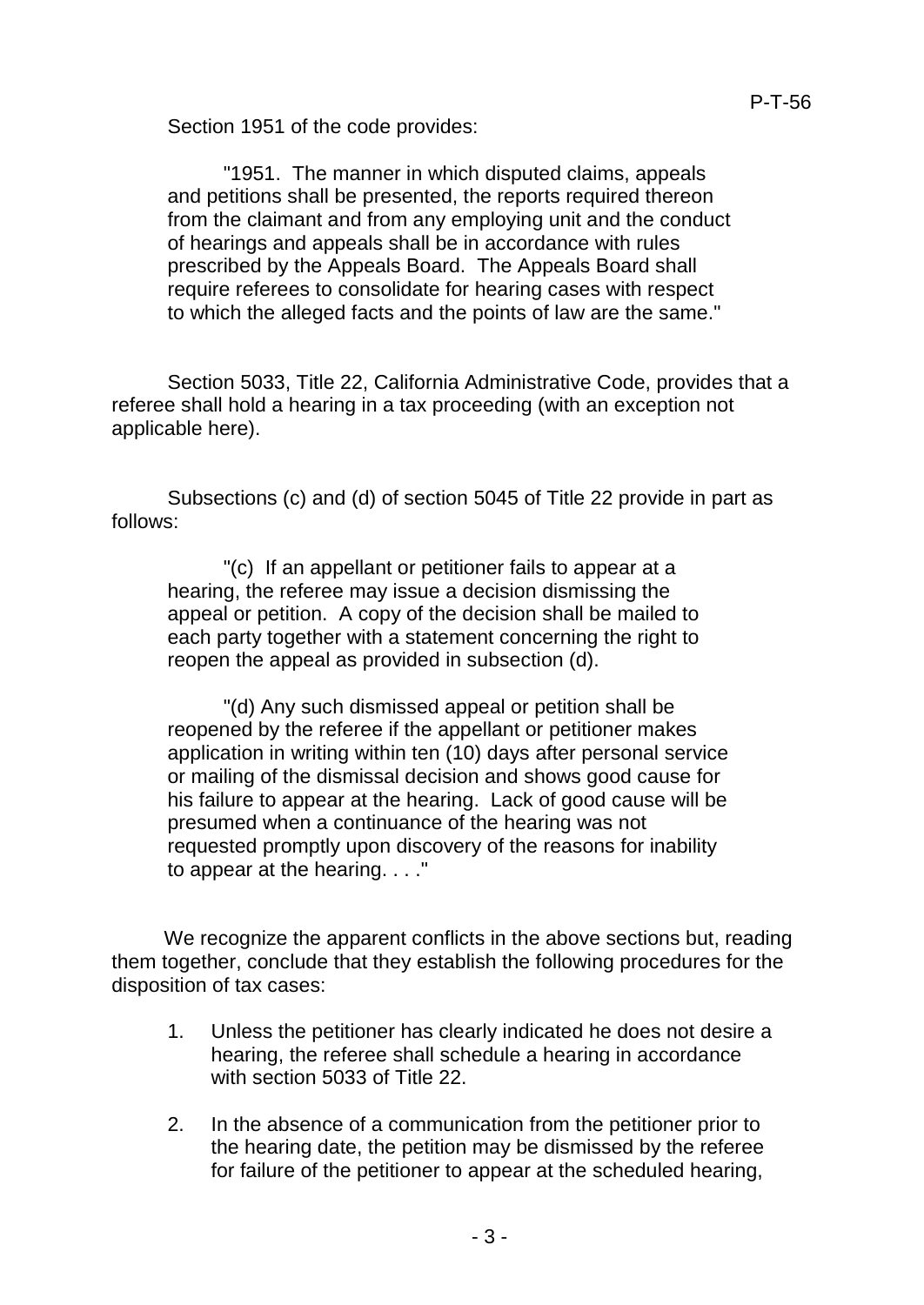under section 5045 (c) of Title 22. If the petitioner thereafter requests reopening, the decision whether to do so will be reached following the principles set forth in section 5045(d) of Title 22.

P-T-56

3. Section 1134(a) gives the petitioner the right to a review of the assessment and a decision on the merits without attending a hearing. To exercise that right, the petitioner must advise, prior to the hearing, that he has elected this alternative. Such an election does not preclude the referee from scheduling a hearing to receive evidence from the department and other evidence which he deems necessary for reaching an informed decision.

Applying these principles to the present case, it is clear that the petitioner initially elected to have a hearing. Accordingly, the provisions of section 5045 of Title 22 of the California Administrative Code are applicable and the referee was correct in dismissing the appeal when the petitioner did not appear at the hearing. The question then becomes whether the petitioner has shown good cause for the nonappearance under subsection (d) of that section so as to entitle him to have the matter reopened.

There is evidence that the notice of hearing was sent to the address given by the petitioner, which was the same address to which he later requested correspondence be sent. There is further evidence that the notice was in fact delivered by the carrier to a box designated by a change of address card. Assuming regularity, it must be concluded that these instructions as to delivery came from the petitioner. Although the evidence is not conclusive, in our view it did establish prima facie that either the petitioner received the document or is responsible for its non-delivery and neither circumstance would provide cause for his nonappearance. This evidence was subject to rebuttal and the petitioner was given an opportunity to respond to it but presented nothing. In this setting, we find the petitioner was not entitled to have the matter reopened in order to have a hearing on the merits.

Yet to be resolved is the effect of the payment made by the claimant subsequent to the decision of the referee.

Section 1179.5 (b) of the Unemployment Insurance Code provides as follows:

"1179.5. If an employing unit pays the amount of contributions, penalties and interest assessed under Article 8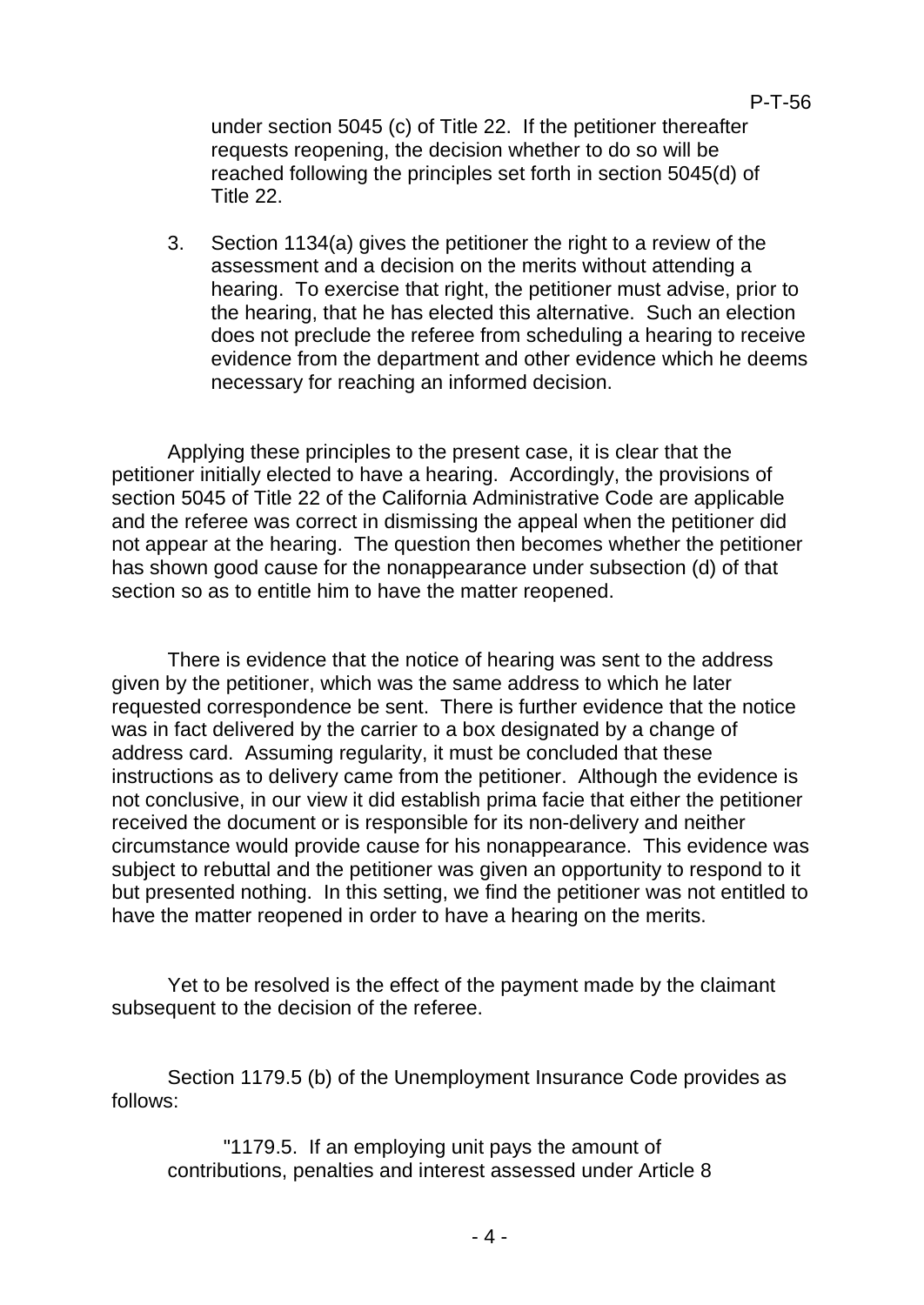(commencing with section 1126) of Chapter 4 of Part 1 of this division:

\* \* \*

"(b) Before the Appeals Board issues its decision upon an appeal from the referee's decision on a petition for reassessment, the payment shall constitute the filing of a claim for refund, the claim shall be deemed denied by the director, the denial shall be deemed affirmed by the referee, and the appeal shall automatically become an appeal from a referee's decision upholding the director's denial of the claim for refund."

The code provides two distinct and separate means for a petitioner to obtain a review of its grievance. Section 1134 provides that an employing unit may file with a referee a petition for reassessment, as the petitioner has done in this case. Section 1179 provides that after contributions, penalty or interest are collected, a claim for refund may be filed with the department. Section 1180 provides that if such claim is denied by the department the petitioner may file a petition for review with a referee. This section further provides for a hearing, unless a previous hearing has been held involving the same issues, in which case the petitioner is provided a means of presenting new and additional evidence.

It appears obvious that the purpose of section 1179.5 was to provide a means to avoid a multiplicity of administrative actions by consolidating the two actions when the second is taken while proceedings on the first are still in process. It would seem equally clear, however, that this section contemplates that the consolidation will only occur when a hearing has been held on the petition for reassessment and the referee has considered the matter on the merits. Where, as here, the initial action has been dismissed without such a consideration, the section should not be used to defeat a petitioner's right to seek redress by means of a claim for refund.

We conclude, therefore, that our action in dismissing the petitioner's petition for reassessment on procedural grounds in the present case is without prejudice to his right to claim a refund and that he is entitled to have the department initially act on such a claim.